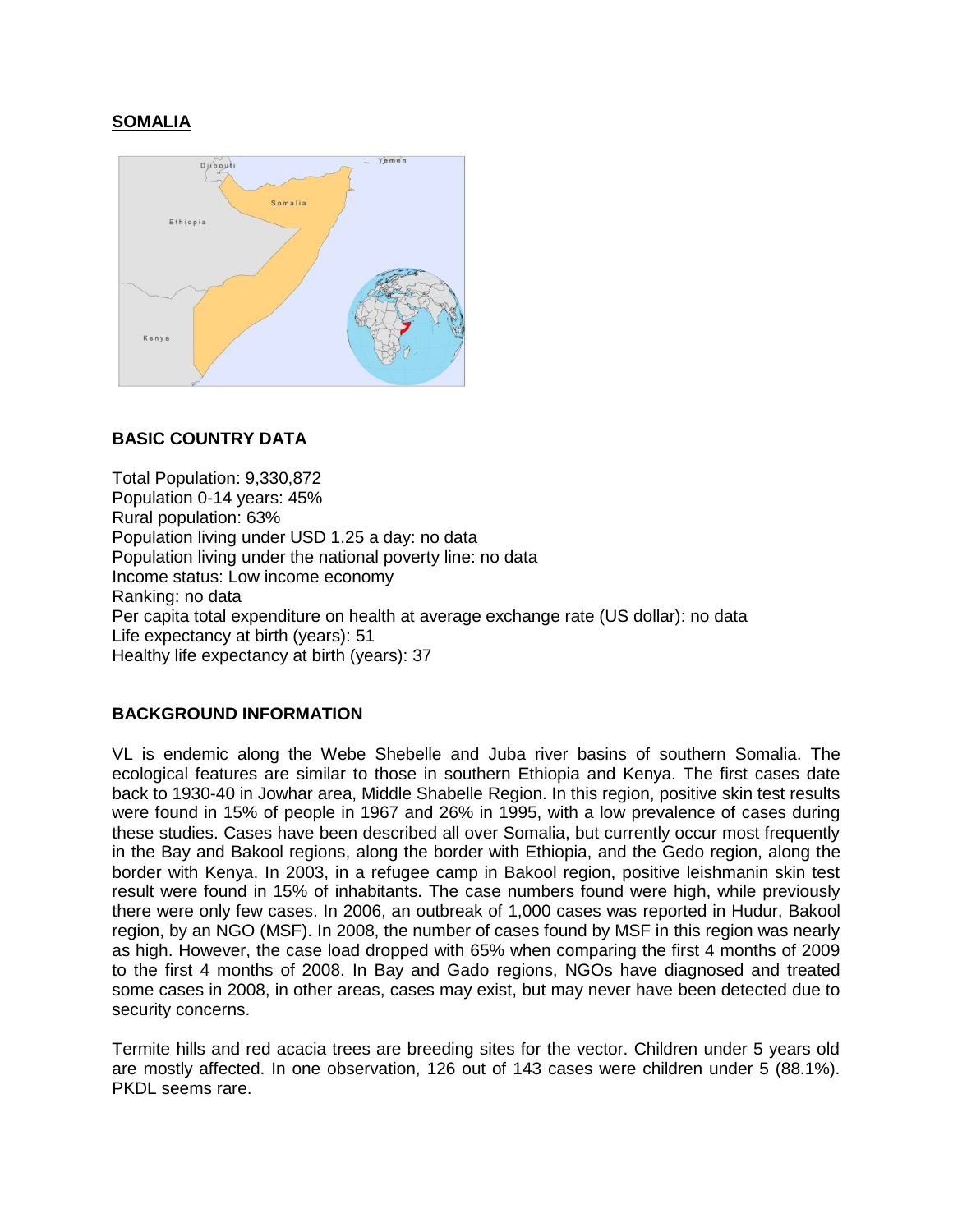Sporadic imported cases of CL have been reported from the south and a few cases of mucosal and cutaneous leishmaniasis have been reported from northern Somalia.

#### **PARASITOLOGICAL INFORMATION**

| Leishmania<br>species | <b>Clinical form</b> | <b>Vector species</b> | <b>Reservoirs</b> |
|-----------------------|----------------------|-----------------------|-------------------|
| L. donovani           | PKDL                 | martini               | Human             |

#### **MAPS AND TRENDS**

#### **Visceral leishmaniasis**



## **Visceral leishmaniasis trend**

Data not available.

#### **CONTROL**

The notification of leishmaniasis is mandatory in the country. There is no national leishmaniasis control program. Active human case detection is not performed. There is no leishmaniasis vector control program and no leishmaniasis reservoir control program. Bednet distribution takes place in the context of malaria control.

## **DIAGNOSIS, TREATMENT**

#### **Diagnosis:**

VL: antigen-based rK39 rapid diagnostic tests or DAT.